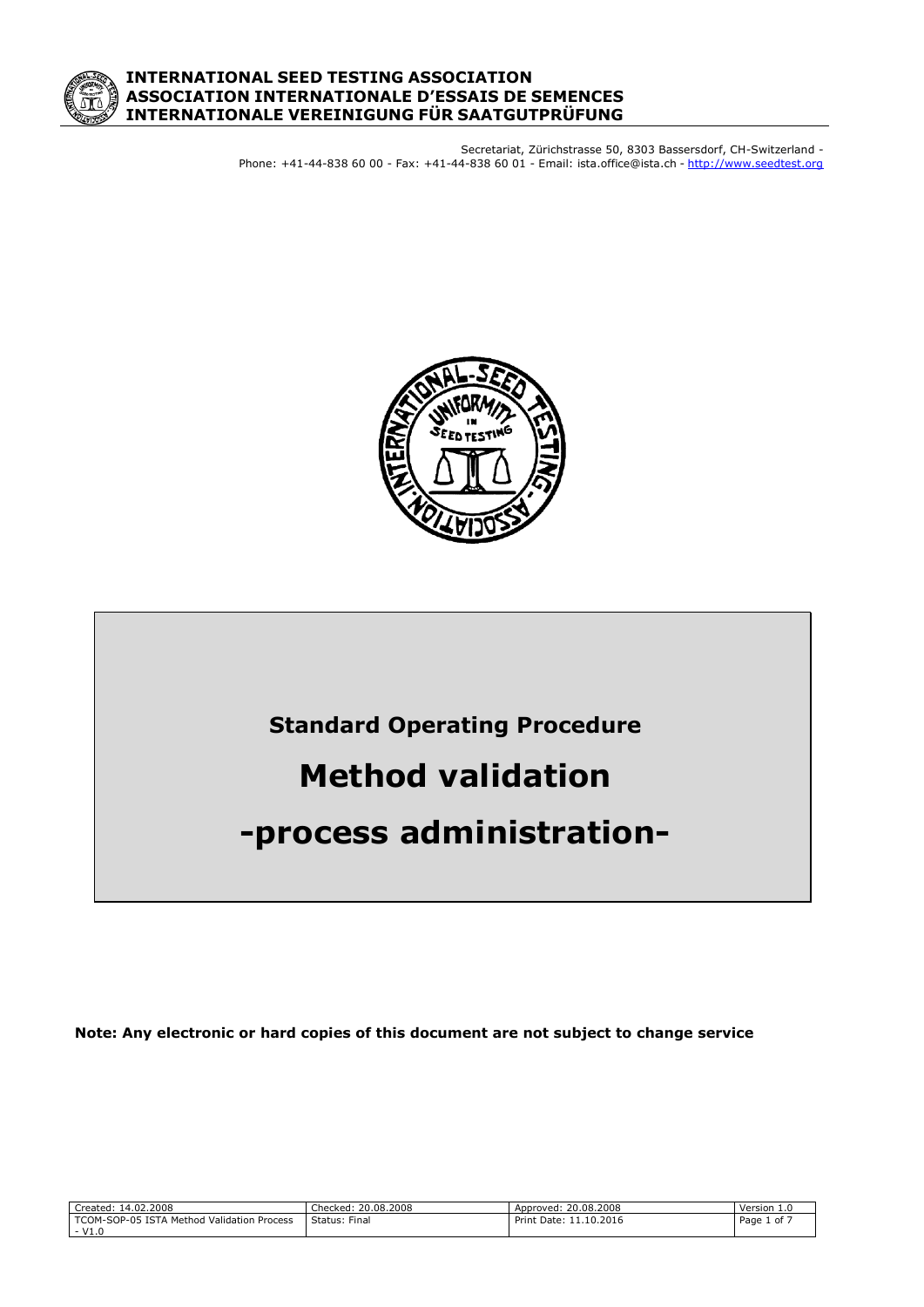# **Scope**

Process description and activities within the ISTA Secretariat related to Method Validation from submission of the draft study report until filing of the final Validation Report

#### **ABBREVIATIONS**

- TCOM Technical Committee
- TCord TCOM Coordinator

### **RELATED DOCUMENTS**

#### *ISTA Method Validation for Seed Testing*

*TCM-F-2-ISTA Validation -review process checklist*

### **FLOW CHART**

## **FLOW CHART**

I Process initiation and decision on whether to proceed with the validation study



| Created: 14.02.2008                           | Checked: 20.08.2008 | Approved: 20.08.2008      | Version 1.0   |
|-----------------------------------------------|---------------------|---------------------------|---------------|
| Method Validation Process<br>TCOM-SOP-05 ISTA | Status: Final       | 11.10.2016<br>Print Date: | Page 2 of $7$ |
| $-V1$ $\sim$<br>7 T . C                       |                     |                           |               |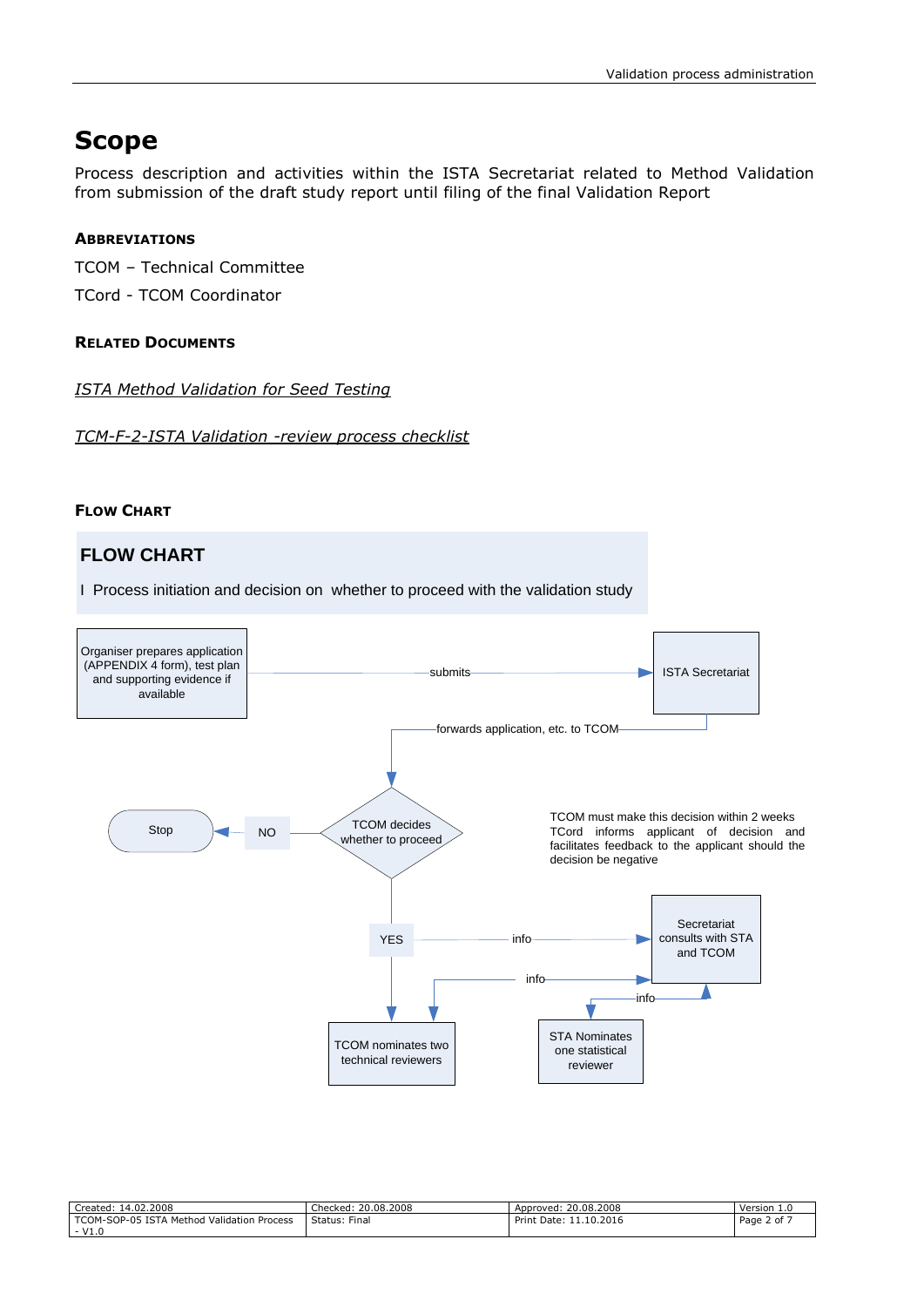

| Created: 14.02.2008                        | Checked: 20.08.2008 | Approved: 20.08.2008   | Version 1.0 |
|--------------------------------------------|---------------------|------------------------|-------------|
| TCOM-SOP-05 ISTA Method Validation Process | Status: Final       | Print Date: 11.10.2016 | Page 3 of 7 |
| - V1.u                                     |                     |                        |             |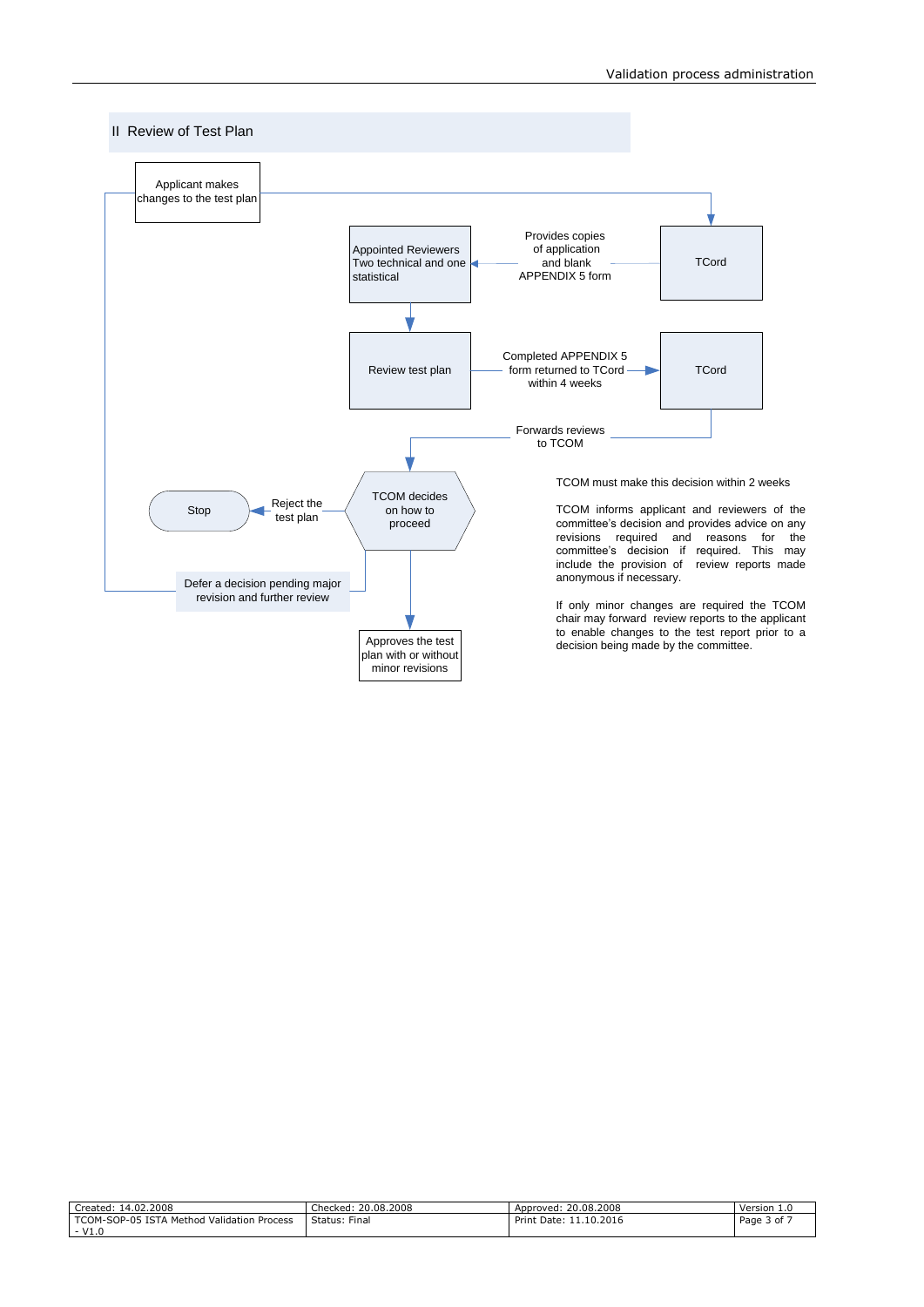

| Created: 14.02.2008                        | Checked: 20.08.2008 | Approved: 20.08.2008   | Version 1.0 |
|--------------------------------------------|---------------------|------------------------|-------------|
| TCOM-SOP-05 ISTA Method Validation Process | Status: Final       | Print Date: 11.10.2016 | Page 4 of   |
| - V1.0                                     |                     |                        |             |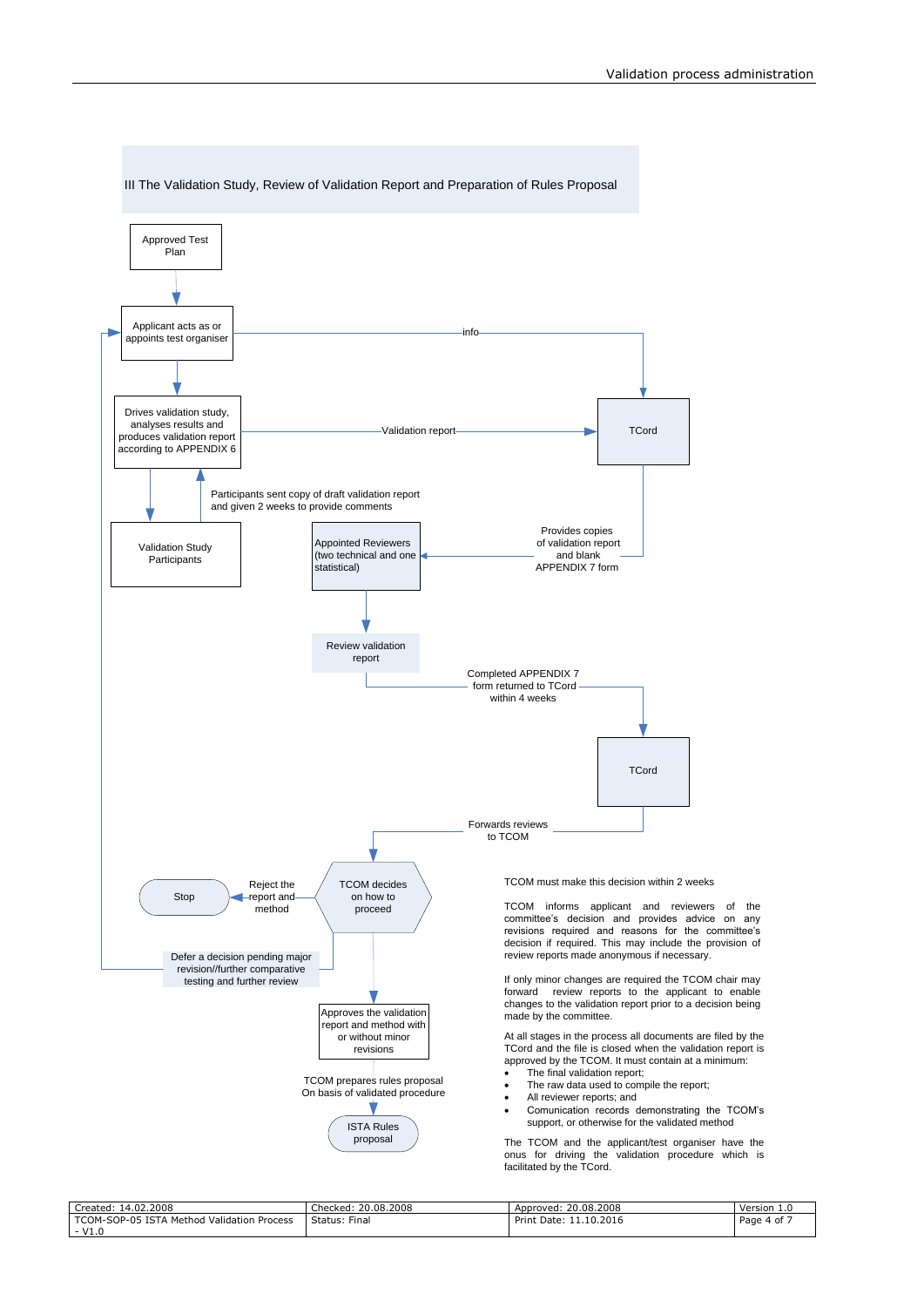#### **PROCESS DESCRIPTION**

Stakeholder (TCOM, third party, individual) submits method validation application to Secretariat. This application is often made after consultation with the TCOM concerned who may provide the stakeholder with assistance in the completion of the necessary forms. The application will consist of a test plan and a completed APPENDIX 4: Test Method Validation Application Form. The "*ISTA Method Validation for Seed Testing*" document, which can be downloaded **from** the ISTA website [\(http://www.seedtest.org/upload/cms/user/ISTAMethodValidationforSeedTesting-V1.01.pdf\)](http://www.seedtest.org/upload/cms/user/ISTAMethodValidationforSeedTesting-V1.01.pdf) contains guidance on the drafting of test plans and APPENDIX 4 forms can be downloaded from the website [\(http://www.seedtest.org/en/method\\_validation\\_programme\\_content---1--](http://www.seedtest.org/en/method_validation_programme_content---1--1254.html) [1254.html\)](http://www.seedtest.org/en/method_validation_programme_content---1--1254.html).

The application may also contain supporting evidence such as results of preliminary studies or published papers.

Application and related documents are forwarded to TCOM chair concerned. TCOM members are provided with copies of the application by the chair and decide whether to support the validation study. TCOM members are given 2 weeks to make this decision.

The TCOM chair informs the TCord of the committee's decision.

The TCord will inform the applicant of the committee's decision and facilitate feedback from the TCOM to the applicant should the decision be negative. If the majority of TCOM members support the study the TCOM chair will nominate 2 technical reviewers and the TCord will contact the STA with a request to appoint a statistical reviewer. (Note: The TCOM chair may suggest the name of a proposed statistical reviewer and, through the TCord, forward this name to the STA for approval).

Once the reviewers have been confirmed TCord makes sure all reviewers are aware of formal requirements and distributes the application and the APPENDIX 5 form: "*Instructions for Reviewers: Draft Test Plan*" to them. TCord records dates and individuals involved on the "TCM-F-2-ISTA Validation -review process checklist" and the validation database. Reviewers are expected to complete their deliberations and return the completed APPENDIX 5 form to the TCord within 4 weeks.

The TCord distributes the completed APPENDIX 5 forms to the TCOM chair who copies them to TCOM members. The TCOM members decide within 2 weeks of receiving it whether to:

- a) Approve the Test Plan without revision;
- b) Approve the Test Plan following minor revisions;
- c) Defer a decision pending major revisions and further review; or
- d) Reject the Draft Test Plan.

In cases where reviewers are willing to be identified to the applicant and only minor revisions are suggested the TCOM chair may copy the completed APPENDIX 5 forms to the applicant to enable amendments to be made before the committee makes its decision.

The TCOM chair informs the applicant of the committee's decision and provides advice on any revisions required and reasons for the committee's decision, if required.

Should the committee require any revision to the test plan the applicant must resubmit the amended plan to the TCord and the TCOM chair. The TCOM chair will copy the revised test plan to the committee who must decide within 2 weeks whether to approve the amended test plan or whether to return it to the applicant for further revision. This process is repeated until the test plan is approved or the applicant withdraws the application.

| Created: 14.02.2008                        | Checked: 20.08.2008 | Approved: 20.08.2008      | Version 1.0  |
|--------------------------------------------|---------------------|---------------------------|--------------|
| TCOM-SOP-05 ISTA Method Validation Process | Status: Final       | 11.10.2016<br>Print Date: | Page<br>. of |
| ี - V1.เ                                   |                     |                           |              |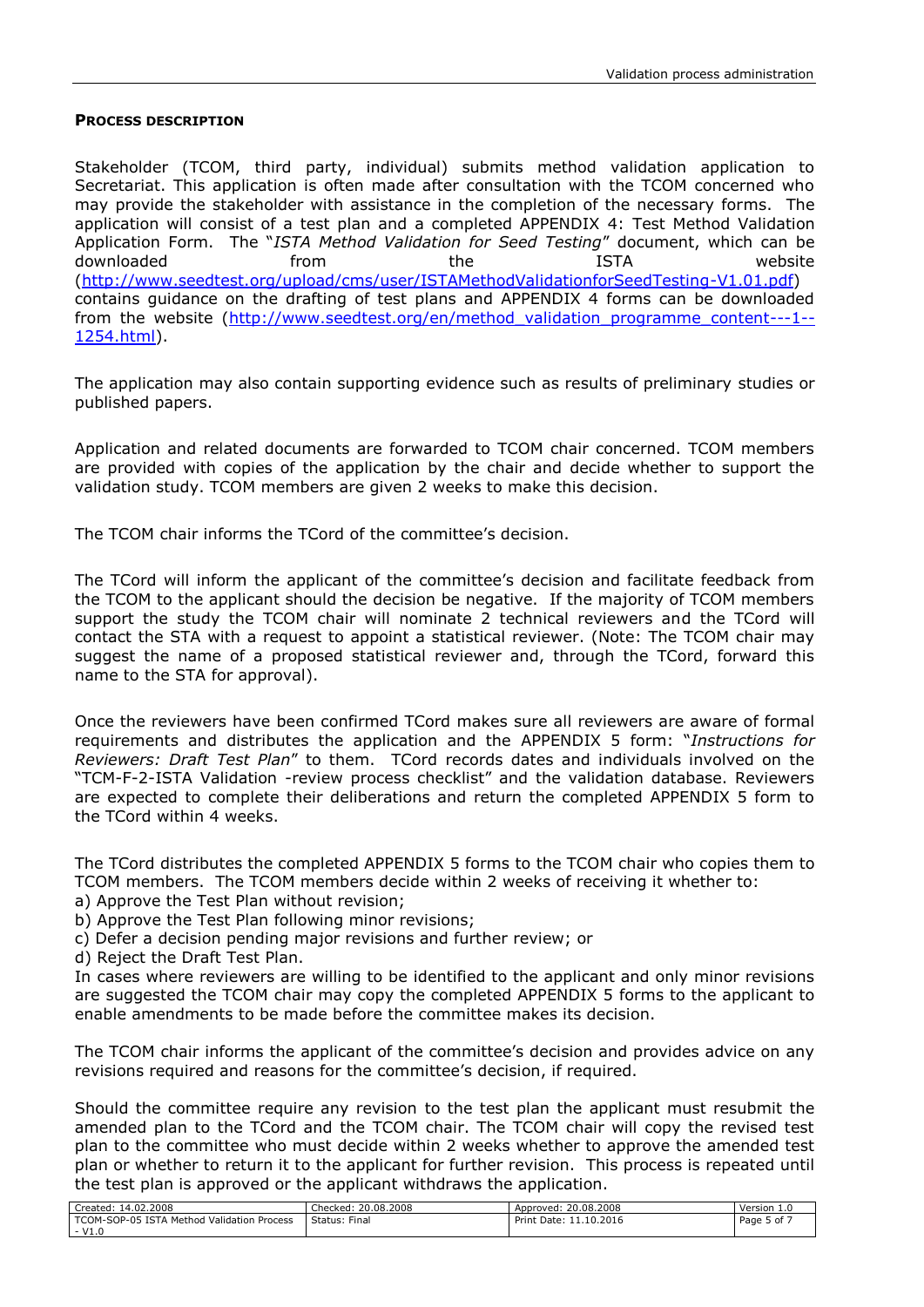It is the responsibility of the applicant to manage the validation study once the test plan has been approved. This can be accomplished through the services of the test organiser or the applicant could act as the test organiser. The test organiser's responsibilities are detailed in the *"ISTA Method Validation for Seed Testing"* document as are those of participants of the validation study.

Once the experimental work is completed, and the data checked and analysed, the test organiser will produce a draft validation report, according to the guidelines in the *"ISTA Method Validation for Seed Testing"* document (APPENDIX 6), which is sent to the participating laboratories for comments. Participants must send any comments back to the test organiser within one month. In light of comments received the test organiser will finalise the report and submit it to the TCord within two months of the distribution of the draft report.

The TCord copies the report to the TCOM chair and sends it to the technical and statistical reviewers, as per test plan together with a blank APPENDIX 7 form: "*Instructions for Reviewers: the Validation Report*" Reviewers must return their completed reports (APPENDIX 7) to the TCord within 4 weeks. The TCord monitors the review process and reminds reviewers if the reporting period is exceeded.

The TCord distributes the completed APPENDIX 7 form to the TCOM chair who copies it to TCOM members with the Validation Report. The TCOM members decide within 2 weeks of receiving it whether to:

- a) Approve the report and the method without revision;
- b) Approve the report following minor revisions;
- c) Defer a decision pending major revisions; or
- d) Reject the method.

Where technical and or statistical reviews are considered inadequate or reviewers do not agree, the Technical Committee will, at its discretion, make a final decision or seek the advice of additional reviewers. The TCOM chair informs the test organiser and reviewers of the committee's decision and provides advice on any revisions required and reasons for the committee's decision, if required. In cases where reviewers are willing to be identified to the applicant and only minor revisions are suggested the TCOM chair may copy the completed APPENDIX 7 forms to the applicant to enable amendments to be made before the committee makes its decision.

Should the committee require any revision to the validation report the applicant must resubmit the amended report to the TCord and the TCOM chair. The TCOM chair will copy the revised report to the committee who must decide within 2 weeks whether to approve the amended report and method. Should significant revisions be required the TCOM may require the report to undergo a further independent review. Completion of revisions will not guarantee approval, and a further validation round may be requested by the TCOM.

Following approval of the method by the TCOM, the method receives Validated status. The TCOM will then prepare a proposal for the ISTA Rules and submit it to the ISTA Rules Committee. The Method Validation Report and the Rules proposal will be listed on the ISTA website prior to a vote by the membership. Copies of both will be available from the ISTA Secretariat. Any interested party may submit comments and data in writing to ISTA for or against the adoption of the proposal. The TCord will forward copies of all comments to the TCOM for resolution. Methods accepted by a majority vote at the ISTA anual meeting will be published in the International Rules for Seed Testing.

At all stages in the process all documents and correspondence are filed by the TCord in the relevant folders, i.e. either of:

| Created: 14.02.2008                              | Checked: 20.08.2008 | 20.08.2008<br>Approved:      | Version 1.0       |
|--------------------------------------------------|---------------------|------------------------------|-------------------|
| TCOM-SOP-05 ISTA<br>Method Validation<br>Process | Status: Final       | 11.10.2016<br>Date:<br>Print | Page<br>, of<br>v |
| $. V^+$<br>7 T J D                               |                     |                              |                   |